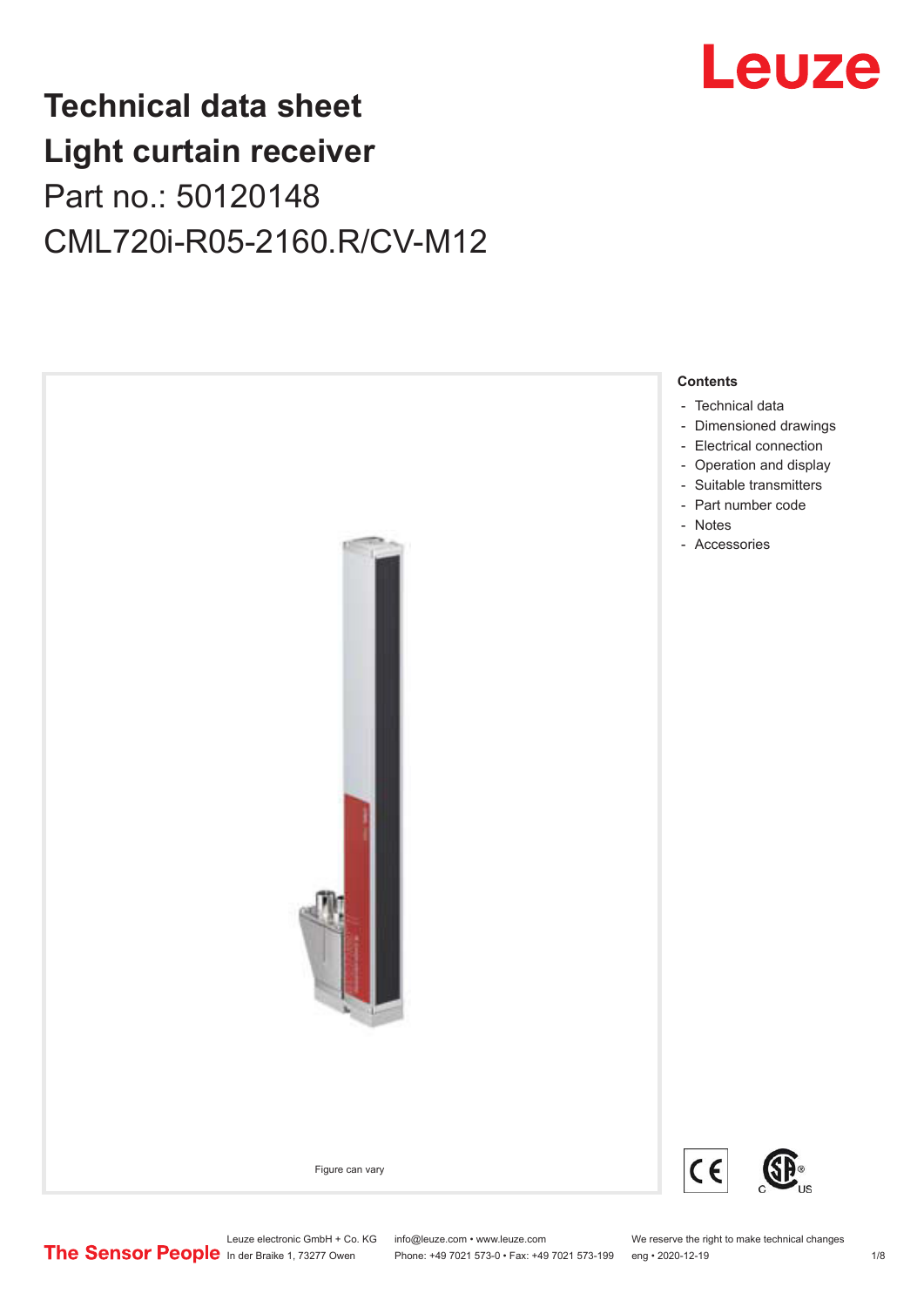## <span id="page-1-0"></span>**Technical data**

#### **Basic data**

| <b>Series</b>                                  | 720                                                                                                        |
|------------------------------------------------|------------------------------------------------------------------------------------------------------------|
| <b>Operating principle</b>                     | Throughbeam principle                                                                                      |
| Device type                                    | Receiver                                                                                                   |
| <b>Contains</b>                                | Accessories for the use of the BT-2R1                                                                      |
| <b>Application</b>                             | Object measurement                                                                                         |
| <b>Special version</b>                         |                                                                                                            |
| <b>Special version</b>                         | Crossed-beam scanning                                                                                      |
|                                                | Diagonal-beam scanning                                                                                     |
|                                                | Parallel-beam scanning                                                                                     |
|                                                |                                                                                                            |
| <b>Optical data</b>                            |                                                                                                            |
| <b>Operating range</b>                         | Guaranteed operating range                                                                                 |
| <b>Operating range</b>                         | $0.13.5$ m                                                                                                 |
| <b>Operating range limit</b>                   | Typical operating range                                                                                    |
| <b>Operating range limit</b>                   | 0.14.5m                                                                                                    |
| <b>Measurement field length</b>                | 2,160 mm                                                                                                   |
| <b>Number of beams</b>                         | 432 Piece(s)                                                                                               |
| Beam spacing                                   | 5 mm                                                                                                       |
|                                                |                                                                                                            |
| <b>Measurement data</b>                        |                                                                                                            |
| Minimum object diameter                        | 10 mm                                                                                                      |
| <b>Electrical data</b>                         |                                                                                                            |
| <b>Protective circuit</b>                      | Polarity reversal protection                                                                               |
|                                                | Short circuit protected                                                                                    |
|                                                |                                                                                                            |
|                                                | Transient protection                                                                                       |
| Performance data                               |                                                                                                            |
| Supply voltage U <sub>B</sub>                  | 18  30 V, DC                                                                                               |
| <b>Residual ripple</b>                         | 0  15 %, From $U_B$                                                                                        |
| <b>Open-circuit current</b>                    | 0 435 mA, The specified values refer<br>to the entire package consisting of trans-<br>mitter and receiver. |
|                                                |                                                                                                            |
| Outputs                                        |                                                                                                            |
| <b>Number of analog outputs</b>                | 2 Piece(s)                                                                                                 |
| <b>Analog outputs</b>                          |                                                                                                            |
| Current                                        | 24 mA<br>$0$                                                                                               |
| Voltage                                        | 011V                                                                                                       |
|                                                |                                                                                                            |
| Analog output 1                                |                                                                                                            |
| Type                                           | Voltage                                                                                                    |
|                                                |                                                                                                            |
| <b>Analog output 2</b>                         | Current                                                                                                    |
| Type                                           |                                                                                                            |
| Inputs/outputs selectable                      |                                                                                                            |
| Output current, max.                           | 100 mA                                                                                                     |
| Input resistance                               | $6,000 \Omega$                                                                                             |
| Number of inputs/outputs selectable 2 Piece(s) |                                                                                                            |
| Type                                           | Inputs/outputs selectable                                                                                  |
| Voltage type, outputs                          | DC                                                                                                         |
| Switching voltage, outputs                     | Typ. $U_R / 0 V$                                                                                           |
| Voltage type, inputs                           | DC                                                                                                         |
| Switching voltage, inputs                      | high: ≥6V                                                                                                  |
|                                                | $low: 4V$                                                                                                  |
|                                                |                                                                                                            |

| Input/output 1<br>Activation/disable delay   | 1 <sub>ms</sub>                        |  |
|----------------------------------------------|----------------------------------------|--|
|                                              |                                        |  |
| <b>Timing</b>                                |                                        |  |
| <b>Readiness delay</b>                       | 450 ms                                 |  |
| <b>Cycle time</b>                            | 13.36 ms                               |  |
| Response time per beam                       | $30 \mu s$                             |  |
| <b>Service interface</b>                     |                                        |  |
| Type                                         | IO-Link                                |  |
| <b>IO-Link</b>                               |                                        |  |
| <b>Function</b>                              | Configuration via software             |  |
|                                              | Service                                |  |
| <b>Connection</b>                            |                                        |  |
| <b>Number of connections</b>                 | 2 Piece(s)                             |  |
| <b>Plug outlet</b>                           | Rear side                              |  |
|                                              |                                        |  |
| <b>Connection 1</b><br><b>Function</b>       | Configuration interface                |  |
|                                              | Signal IN                              |  |
|                                              | Signal OUT                             |  |
|                                              | Voltage supply                         |  |
| <b>Type of connection</b>                    | Connector                              |  |
| <b>Thread size</b>                           | M12                                    |  |
| <b>Type</b>                                  | Male                                   |  |
| <b>Material</b>                              | Metal                                  |  |
| No. of pins                                  | 8-pin                                  |  |
| Encoding                                     | A-coded                                |  |
|                                              |                                        |  |
| <b>Connection 2</b>                          |                                        |  |
| <b>Function</b><br><b>Type of connection</b> | Connection to transmitter<br>Connector |  |
| <b>Thread size</b>                           | M12                                    |  |
| <b>Type</b>                                  | Female                                 |  |
| <b>Material</b>                              | Metal                                  |  |
| No. of pins                                  | 5-pin                                  |  |
| Encoding                                     | A-coded                                |  |
|                                              |                                        |  |
| <b>Mechanical data</b>                       |                                        |  |
| Design                                       | Cubic                                  |  |
| Dimension (W x H x L)                        | 29 mm x 35.4 mm x 2,183 mm             |  |
| <b>Housing material</b>                      | Metal                                  |  |
| <b>Metal housing</b>                         | Aluminum                               |  |
| Lens cover material                          | Plastic                                |  |
| Net weight                                   | $2,300$ g<br>Silver                    |  |
| <b>Housing color</b><br>Type of fastening    | Groove mounting                        |  |
|                                              | Via optional mounting device           |  |
|                                              |                                        |  |
| <b>Operation and display</b>                 |                                        |  |
| Type of display                              | <b>LED</b>                             |  |
|                                              | OLED display                           |  |
| <b>Number of LEDs</b>                        | 2 Piece(s)                             |  |
| Type of configuration                        | Software                               |  |
|                                              | Teach-in                               |  |

Leuze

Leuze electronic GmbH + Co. KG info@leuze.com • www.leuze.com We reserve the right to make technical changes

ln der Braike 1, 73277 Owen Phone: +49 7021 573-0 • Fax: +49 7021 573-199 eng • 2020-12-19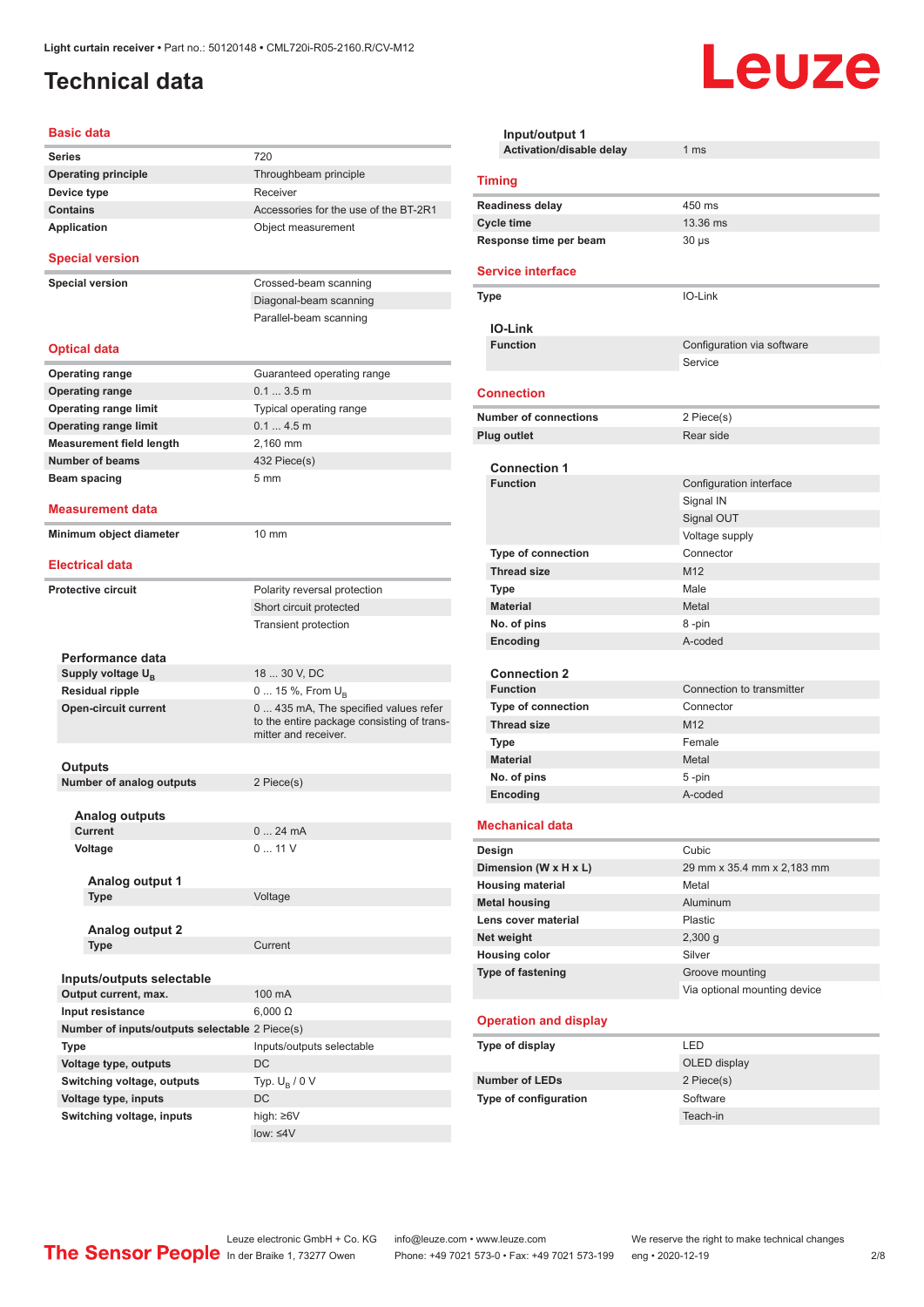## **Technical data**

# Leuze

#### **Environmental data**

| Ambient temperature, operation | $-30$ 60 °C |  |
|--------------------------------|-------------|--|
| Ambient temperature, storage   | $-40$ 70 °C |  |
| <b>Certifications</b>          |             |  |
|                                |             |  |
| Degree of protection           | IP 65       |  |
| <b>Protection class</b>        | Ш           |  |
| <b>Certifications</b>          | c CSA US    |  |

#### **Classification**

| <b>Customs tariff number</b> | 90314990 |
|------------------------------|----------|
| eCl@ss 5.1.4                 | 27270910 |
| eCl@ss 8.0                   | 27270910 |
| eCl@ss 9.0                   | 27270910 |
| eCl@ss 10.0                  | 27270910 |
| eCl@ss 11.0                  | 27270910 |
| <b>ETIM 5.0</b>              | EC002549 |
| <b>ETIM 6.0</b>              | EC002549 |
| <b>ETIM 7.0</b>              | EC002549 |
|                              |          |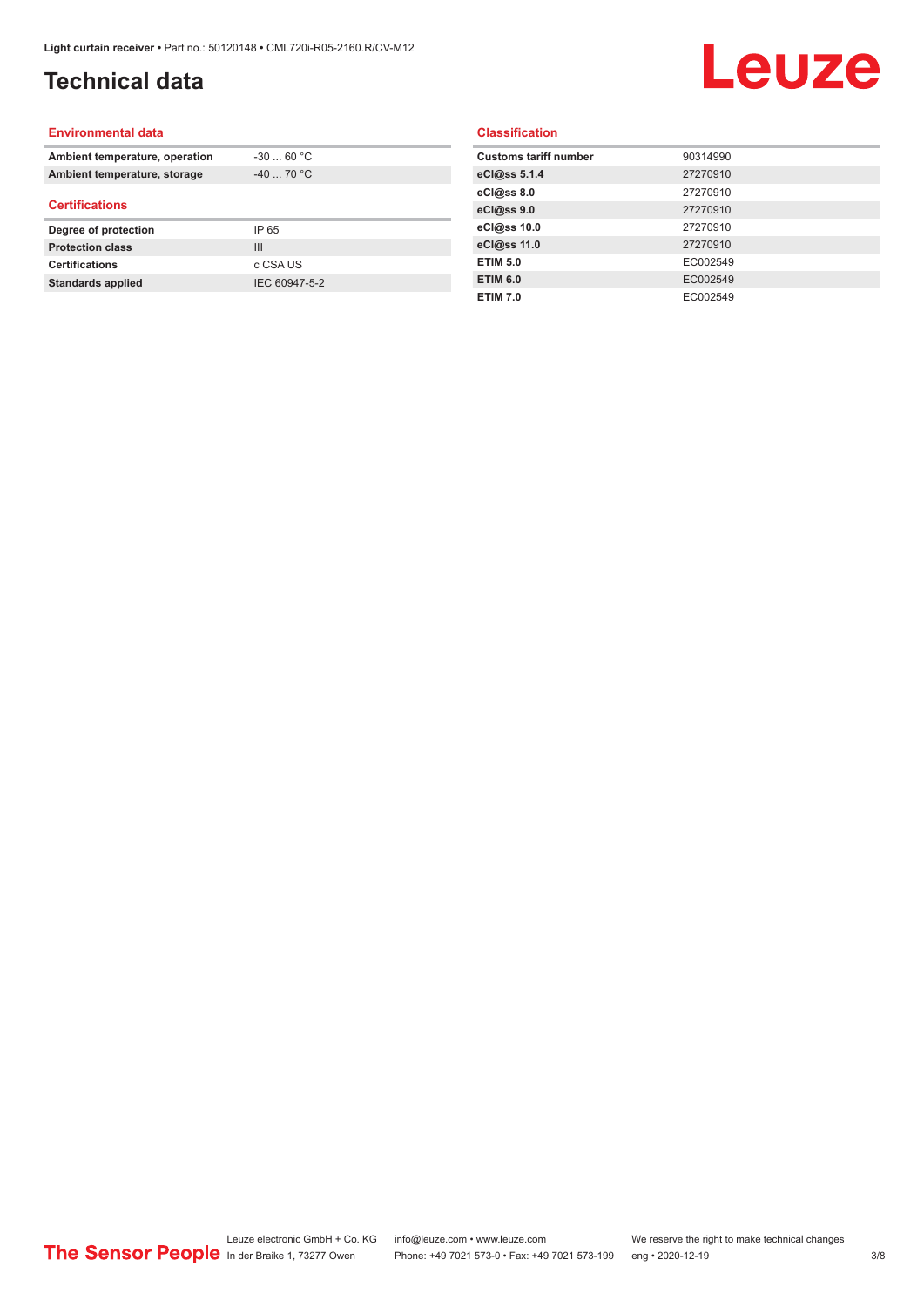### <span id="page-3-0"></span>**Dimensioned drawings**

All dimensions in millimeters



- A Beam spacing 5 mm
- B Measurement field length 2160 mm
- F M6 thread
- G Fastening groove
- T Transmitter R Receiver
- 



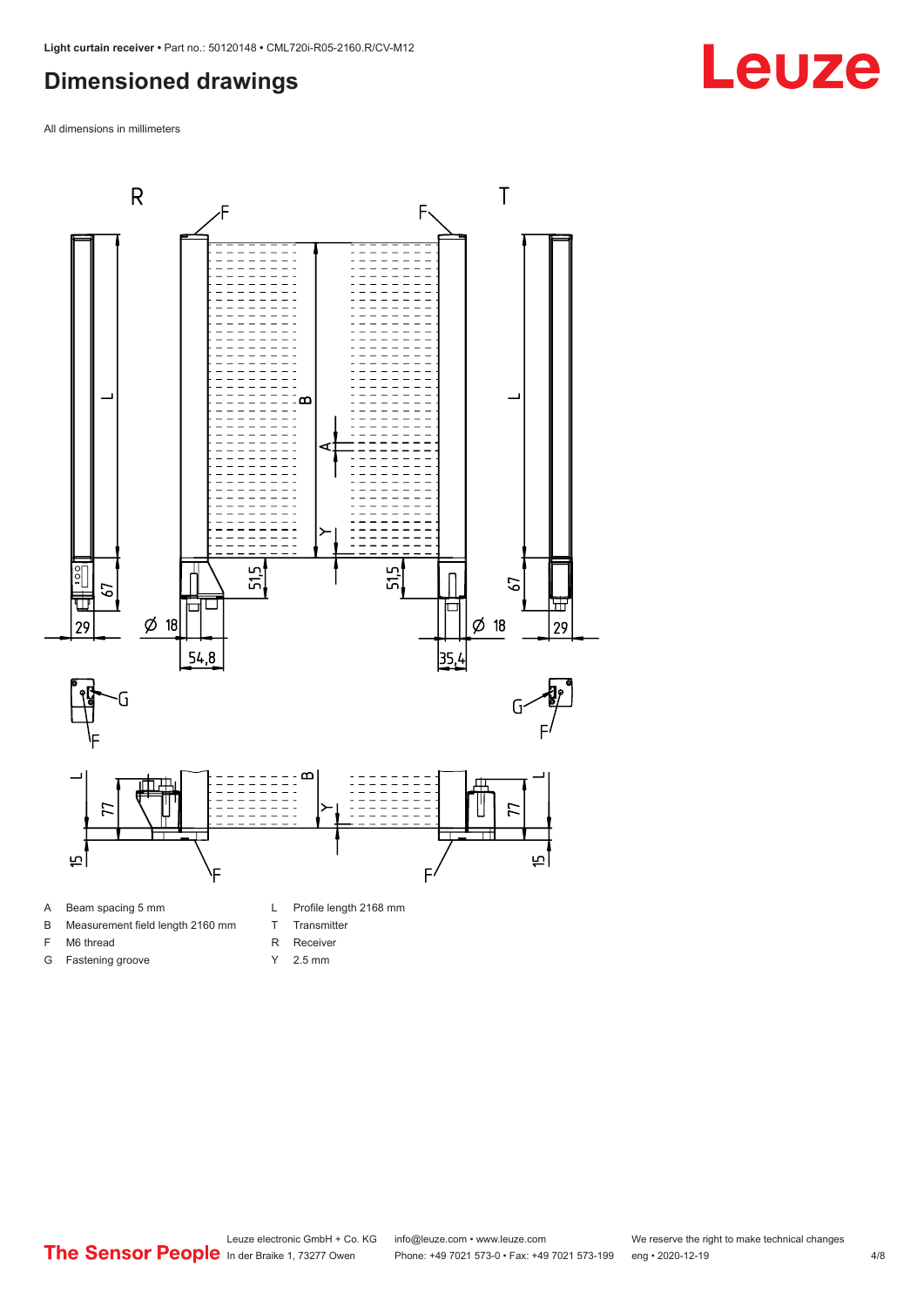### <span id="page-4-0"></span>**Dimensioned drawings**





A PWR / SW IN / OUT

## **Electrical connection**

**Connection 1**

| <b>Function</b>    | Configuration interface |
|--------------------|-------------------------|
|                    | Signal IN               |
|                    | Signal OUT              |
|                    | Voltage supply          |
| Type of connection | Connector               |
| <b>Thread size</b> | M12                     |
| <b>Type</b>        | Male                    |
| <b>Material</b>    | Metal                   |
| No. of pins        | 8-pin                   |
| Encoding           | A-coded                 |

#### **Pin Pin assignment**

| 1              | $V^+$            |
|----------------|------------------|
| $\overline{2}$ | I/O <sub>1</sub> |
| 3              | GND              |
| $\overline{4}$ | IO-Link          |
| 5              | I/O <sub>2</sub> |
| 6              | OUT V            |
| 7              | OUT mA           |
| 8              | <b>AGND</b>      |
|                |                  |



#### **Connection 2**

| <b>Function</b>    | Connection to transmitter |
|--------------------|---------------------------|
| Type of connection | Connector                 |
| <b>Thread size</b> | M <sub>12</sub>           |
| <b>Type</b>        | Female                    |
| <b>Material</b>    | Metal                     |
| No. of pins        | $5$ -pin                  |
| Encoding           | A-coded                   |

#### **Pin Pin assignment**

| л              | <b>FE/SHIELD</b> |
|----------------|------------------|
| $\overline{2}$ | V+               |
| 3              | <b>GND</b>       |
| 4              | RS 485 Tx+       |
| 5              | RS 485 Tx-       |

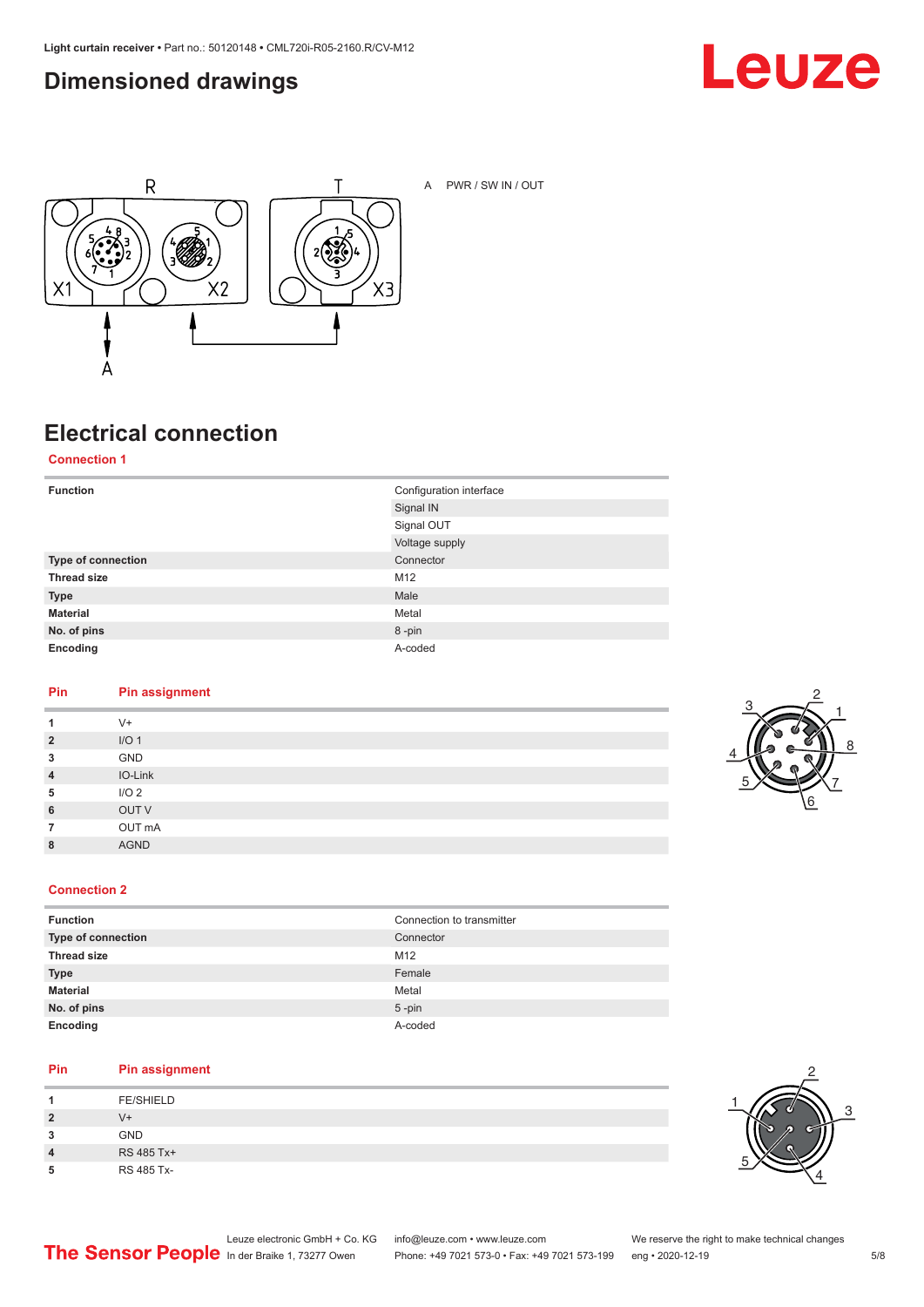## <span id="page-5-0"></span>**Operation and display**

| <b>LED</b>     | <b>Display</b>           | <b>Meaning</b>                         |
|----------------|--------------------------|----------------------------------------|
|                | Green, continuous light  | Operational readiness                  |
|                | Green, flashing          | Teach / error                          |
| $\overline{2}$ | Yellow, continuous light | Light path free, with function reserve |
|                | Yellow, flashing         | No function reserve                    |
|                | Off                      | Object detected                        |

#### **Suitable transmitters**

| Part no. | <b>Designation</b>         | <b>Article</b>               | <b>Description</b>                                                          |
|----------|----------------------------|------------------------------|-----------------------------------------------------------------------------|
| 50119475 | CML720i-T05-<br>2160.R-M12 | Light curtain<br>transmitter | Operating range: 0.1  3.5 m<br>Connection: Connector, M12, Rear side, 5-pin |

#### **Part number code**

Part designation: **CML7XXi-YZZ-AAAA.BCCCDDD-EEEFFF**

| <b>CML</b>  | <b>Operating principle</b><br>Measuring light curtain                                                                                     |
|-------------|-------------------------------------------------------------------------------------------------------------------------------------------|
| 7XXi        | <b>Series</b><br>720i: 720i series<br>730i: 730i series                                                                                   |
| Υ           | Device type<br>T: transmitter<br>R: receiver                                                                                              |
| <b>ZZ</b>   | <b>Beam spacing</b><br>$05:5$ mm<br>10:10 mm<br>20:20 mm<br>40:40 mm                                                                      |
| <b>AAAA</b> | Measurement field length [mm], dependent on beam spacing                                                                                  |
| в           | Equipment<br>A: connector outlet, axial<br>R: rear connector outlet                                                                       |
| CCC         | Interface<br>L: IO-Link<br>/CN: CANopen<br>/PB: PROFIBUS<br>/PN: PROFINET<br>/CV: Analog current and voltage output<br>/D3: RS 485 Modbus |
| <b>DDD</b>  | <b>Special equipment</b><br>-PS: Power Setting                                                                                            |
| <b>EEE</b>  | <b>Electrical connection</b><br>M12: M12 connector                                                                                        |
| <b>FFF</b>  | -EX: Explosion protection                                                                                                                 |
|             | <b>Note</b>                                                                                                                               |
| P           | $\&$ A list with all available device types can be found on the Leuze website at www.leuze.com.                                           |

**Leuze**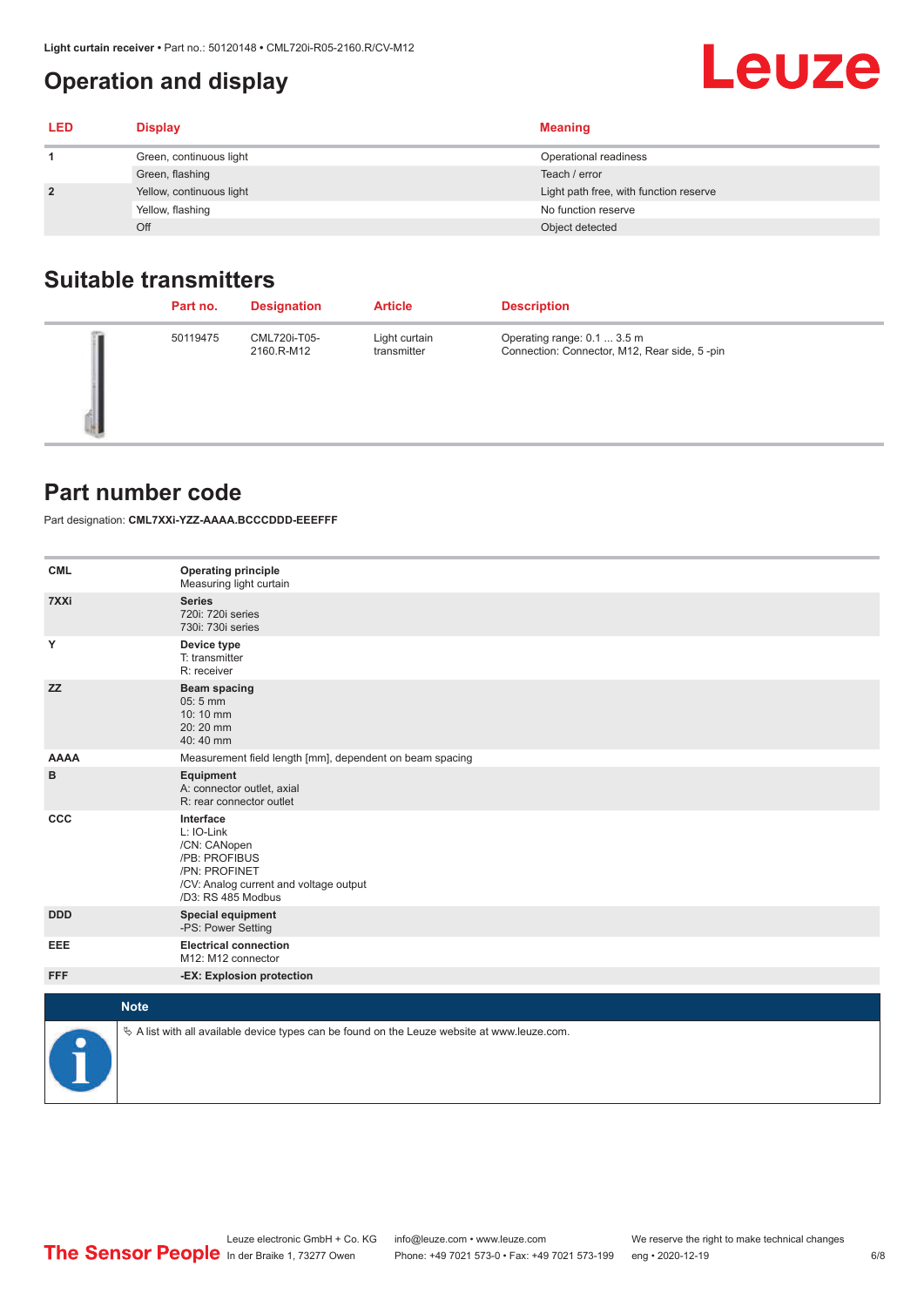#### <span id="page-6-0"></span>**Notes**



#### **Observe intended use!**

 $\%$  This product is not a safety sensor and is not intended as personnel protection.

 $\%$  The product may only be put into operation by competent persons.

 $\%$  Only use the product in accordance with its intended use.

| <b>For UL applications:</b>                                                                                                                                                       |
|-----------------------------------------------------------------------------------------------------------------------------------------------------------------------------------|
| $\%$ For UL applications, use is only permitted in Class 2 circuits in accordance with the NEC (National Electric Code).                                                          |
| V These proximity switches shall be used with UL Listed Cable assemblies rated 30V, 0.5A min, in the field installation, or equivalent (categories: CYJV/<br>CYJV7 or PVVA/PVVA7) |

#### **Accessories**

#### Connection technology - Connection cables

|   | Part no. | <b>Designation</b> | <b>Article</b>   | <b>Description</b>                                                                                                                                          |
|---|----------|--------------------|------------------|-------------------------------------------------------------------------------------------------------------------------------------------------------------|
| § | 50135128 | KD S-M12-8A-P1-050 | Connection cable | Connection 1: Connector, M12, Axial, Female, A-coded, 8-pin<br>Connection 2: Open end<br>Shielded: Yes<br>Cable length: 5,000 mm<br>Sheathing material: PUR |

#### Connection technology - Interconnection cables

|   |                   | Part no. | <b>Designation</b>                     | <b>Article</b>        | <b>Description</b>                                                                                                                                                                                                                                    |
|---|-------------------|----------|----------------------------------------|-----------------------|-------------------------------------------------------------------------------------------------------------------------------------------------------------------------------------------------------------------------------------------------------|
| e | $(\cdot$ : :<br>œ | 50129781 | <b>KDS DN-M12-5A-</b><br>M12-5A-P3-050 | Interconnection cable | Suitable for interface: IO-Link, DeviceNet, CANopen<br>Connection 1: Connector, M12, Axial, Female, A-coded, 5-pin<br>Connection 2: Connector, M12, Axial, Male, A-coded, 5-pin<br>Shielded: Yes<br>Cable length: 5,000 mm<br>Sheathing material: PUR |

#### Mounting technology - Mounting brackets

|               | Part no. | <b>Designation</b> | <b>Article</b>      | <b>Description</b>                                                                                                                                                                                                        |
|---------------|----------|--------------------|---------------------|---------------------------------------------------------------------------------------------------------------------------------------------------------------------------------------------------------------------------|
| $\mathcal{L}$ | 50142900 | BT 700M.5-2SET     | Mounting device set | Design of mounting device: Bracket mounting<br>Fastening, at system: Through-hole mounting, T slotted hole<br>Mounting bracket, at device: Screw type, Sliding block<br>Type of mounting device: Rigid<br>Material: Steel |

Leuze